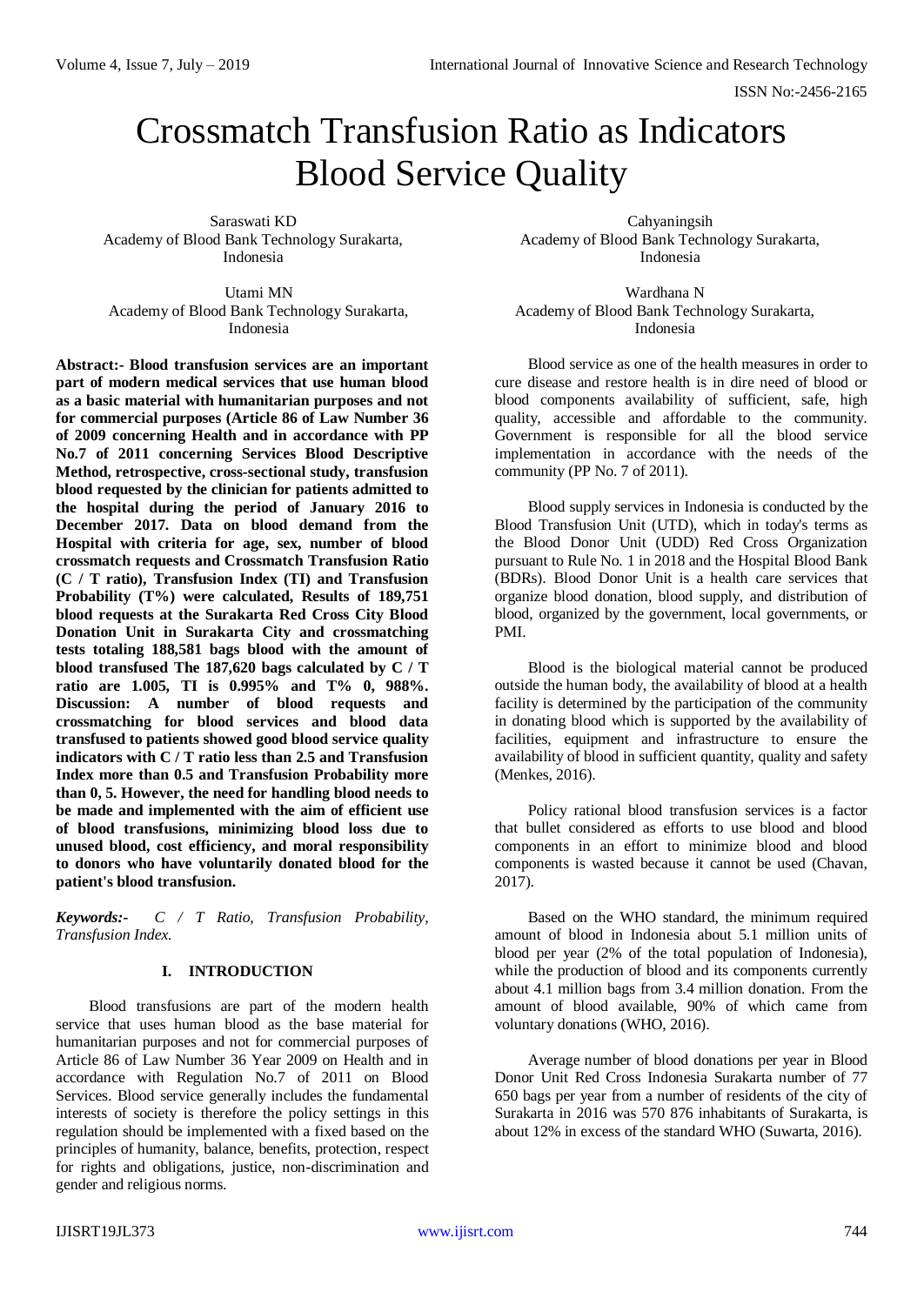Ratings utilization demand for blood can be done by evaluating the request against the transfused blood crossmatch in surgical and non surgical patients to avoid transfusions are not necessary and a waste of blood components (Rehan, et al., 2016). Although the amount of blood supply in the national scope still within safe limits than ever before, but there are still risks. Safety is still a concern among doctors, patients and their families, and therefore, doctors need to ensure that any risk that there could be justified by the potential benefits of alternative strategies. To reduce the use of allogeneic blood transfusion should be considered as autologos, the use of blood in surgery, autologous transfusion, or the use of pharmacologic agents. Attempts to minimize the need for red blood cell transfusions, such as the use of erythropoietin to raise hemoglobin and aprotinin to reduce bleeding during surgery, inspect and correct anemia before planned surgery. These recommendations describe the clinical situation in which a blood transfusion may be used as the appropriate therapy. (Ayob et al, 2007).

Assessing the use of blood that is by evaluating the ratio of requests to check crossmatch against transfused blood (Crossmath Transfusion Ratio / CTR) in surgical patients and non-surgical / nonsurgical to avoid transfusions are not necessary tekinis and in terms of efficient use of blood and components wastage of blood components. Availability of blood and blood components are not always with the same number requires maximizing the use of blood and blood products rationally. Excessive demand for blood can lead to a waste of time, waste of reagents, and an unnecessary workload on the service unit of blood or blood bank, blood or blood components load is wasted or destroyed because it is not so used to something because, in addition it also adds additional cost to the patient. In the absence of a written policy on the maximum blood ordering blood transfusions are often based on subjectivity anticipation blood needs not evidence based on the estimated average requirement in certain patients (Juma et al, 1990; Liem EJ et al, 1996).

According Belayneh et al (2013) one of the ways for the evaluation of the blood ordering system is the determination of the ratio crossmatch-to-transfusion  $(C/T)$ , which was first used by Henry Boral, and is regarded as the corresponding index on the threshold of 2.5: 1. The ideal ratio of  $C / T$  is 1.0, but the ratio of 2.5 and below are advised to indicate efficiency. While Rehan et al, 2016 using Transfusion Ratio crossmatch ideal value between 2 and 2.5.

With these considerations, a study of "Crossmatch Transfusion Ratio as an indicator of the quality of Blood Services" was conducted in Surakarta Red Cross City Blood Donation Unit for several reasons, namely: (1) High blood demand in the PMI Surakarta Blood Donor Unit; (2) The high amount of waste blood is caused by several reasons (3)

Conditions of bloodstock in PMI Surakarta when experiencing a decline (4) Moral responsibility for donors who have donated blood for the purpose of patient blood transfusion.

Blood services and blood transfusion components are part of modern health services that are increasing along with the progress of treatment for patients needing effort and utilization of community resources.

Blood is a biological material that is alive and produced outside the human body, the availability of blood in the service unit of blood is largely determined by the participation of the community in donating blood which is supported by the availability of facilities, equipment and infrastructure to ensure the availability of blood in sufficient quantity, quality and safety ( Minister of Health, 2016).

Blood transfusion service policy rational is the factor that bullet considered as efforts to use blood and blood components in an effort to minimize blood and blood components is wasted because it can not be used (Chavan, 2017).

A good estimation of the parameters available for transfusion crossmatch Transfusion Ratio (C / T ratio), transfusion probability (T%) and transfusion index (TI). Transfusion crossmatch ratio is an important parameter to estimate blood needs for surgical and non-surgical first introduced by Henry and Boral.

It is advisable to  $C / T$  ratio is less than 2.5 which indicates the need for blood during surgery. Transfusion probability (T%) was first described by Mead et al in 1980 with a value greater than 30% with the corresponding requirements of blood. Mean indication of the average number of units used by patients with transfusion index is calculated in accordance opinions of Henry and Boral, for operation requires less than 0.5 units of blood (Mead et al, 1980).

Based discovery of Henry and Boral applied in blood services PMI Blood Donor Unit Surakarta in an effort to set the ratio as an indicator transfusion crossmatch blood service standards to evaluate reports of hospital blood use according to standards of Good Manufacturing Practice of lookback in the evaluation of the use of blood. Data and reports obtained from the blood of the request letter, inspection and implementation of the provision crossmatch blood of patients at the Hospital.

This study aims to determine the efficiency of the use of blood and blood components based crossmatch Transfusion Ratio so there is no wastage of blood in blood donation unit PMI Surakarta in the period January 2016 to December 2017.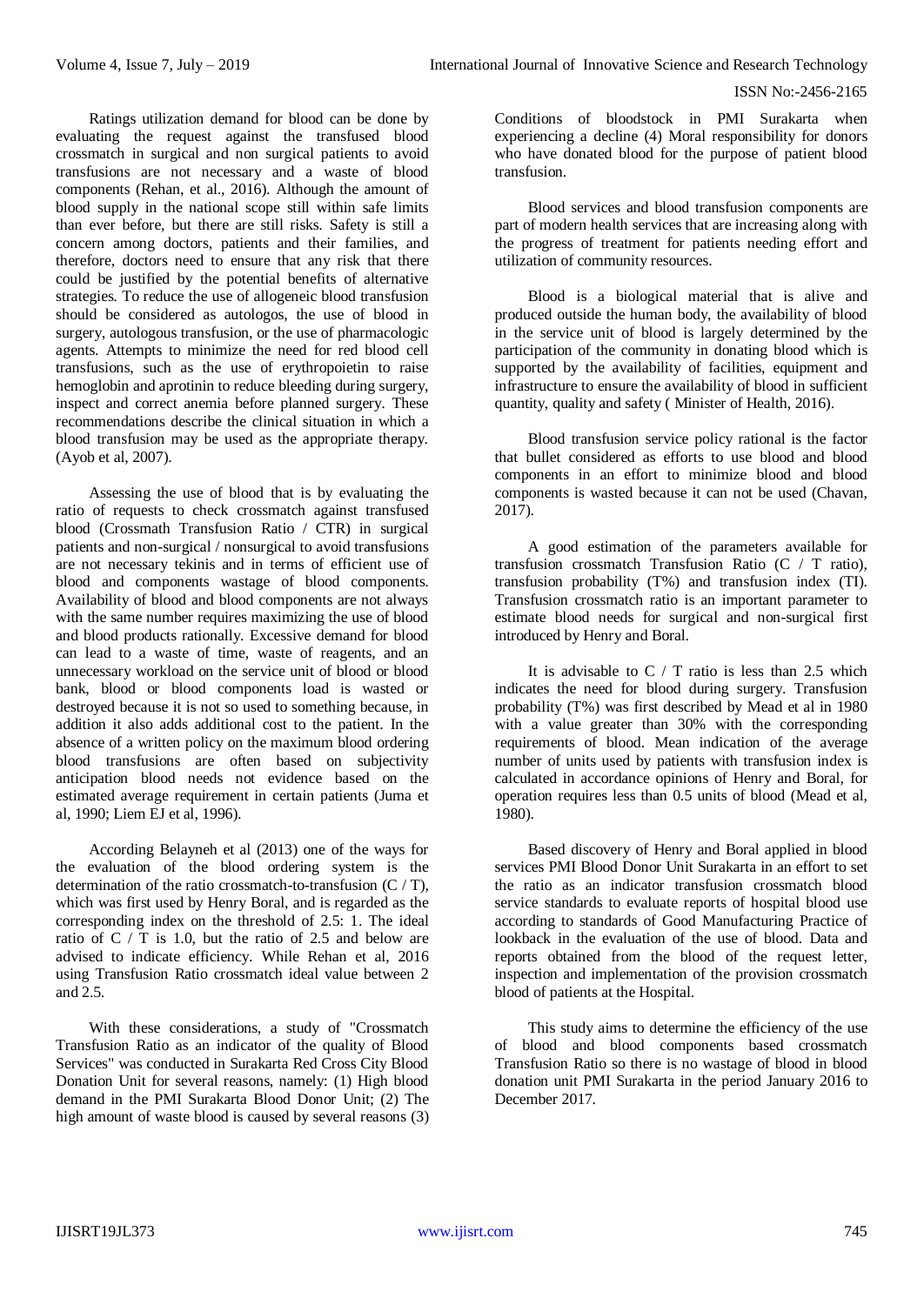### **II. MATERIAL AND METHODS**

Data were retrospectively whole blood demand from Hospital from January 2016 to December of 2017 carried den documentation. Confirmation is held against the person in charge of the hospital asking for blood, the data can be summarized to the routine report PMI Services Blood Donor Unit Surakarta. Corresponding indicator PMI UDD blood service in Surakarta no definition of blood service

- *Blood Expiry:* units of blood or blood components that must be removed or destroyed because lifespan has exceeded the specified time so as not allowed to be transfused to patients.
- *Blood Discard / Destroyed:* units of blood or blood components that have to be destroyed because of outdated or damaged blood during processing into blood components, or during storage, or failure in tapping the blood so it does not correspond specified volume or incompatibilities in blood storage at temperatures above or below the standards prescribed so that blood is not feasible given to patients.

### *Crossmatch- (C / T) Ratio Transfusion:*

Total crossmatch unit containing red blood cells Number of Units containing red blood cells transfused (Ratio 2.5 significantly to the use of the blood).

### *Transfusion Probability (% T):*

The number of patients transfused x 100 The number of patients examined crossmatching (Score 0.5 considered a significant indication of the use of blood)

#### *Transfusion Index (Ti):*

The number of units transfused The number of patients who do crossmatch (Score 0.5 considered a significant indication of the use of blood) (Evan et al., 2014)

### **III. RESULT**

Services PMI UDD held in Surakarta, illustrated with UDD profile are:

| No. | $v_{\text{ear}}$ | Voluntary<br>donor   | donor Substitute | Total                       | Percentage |
|-----|------------------|----------------------|------------------|-----------------------------|------------|
|     | 2016             | 78 022               |                  | 78 022                      | 100%       |
|     | 2017             | $\cap$<br>77<br>ر رے |                  | $\sim$<br><b>__</b><br>ر رے | 100%       |
|     | Total            | 155 295<br>2 J J     |                  | 155 295                     | 100%       |

Table 1:- Distribusi Donor by type of Donation

In accordance with WHO criteria, blood donors for the benefit of blood transfusions are expected from voluntary blood donors. (Ministry of Health, 2016). The implementation of blood services at UDD PMI Surakarta City from January 2016 to December 2017 is fulfilled by 100% of voluntary blood donors, because it is in accordance with the policy in UDD PMI Surakarta City, that all donors are motivated to become voluntary blood donors, if there are blood donors who want donating blood to his family

according to the criteria for a substitute blood donor motivated by the need for blood for the patient to be supplied with the blood stock in PMI, if it is not fulfilled then bring a replacement donor. If the donor donors wants to donate blood to his family motivated when the crossmatching process the patient according to the standard pre-transfusion test can still be given to other patients so that the donor's status is a voluntary donor.

| Year  | Whole<br>Blood | Packed<br>Red<br>Cells | platelets | Platelet<br>Rich<br>Plasma | Washed<br>erythro<br>cyte | buffy coat     | Anti-<br>hemophi<br>lic<br>Factor | Fresh<br>Frozen<br>Plasma | Plasma  | Aferesis | Total   |
|-------|----------------|------------------------|-----------|----------------------------|---------------------------|----------------|-----------------------------------|---------------------------|---------|----------|---------|
| 2016  | 28.065         | 69.571                 | 23.036    |                            | 1002                      |                | 11                                | 4,372                     | 48.943  | 90       | 175.091 |
| 2017  | 17.523         | 71.815                 | 22.476    |                            | 916                       |                | 8                                 | 5945                      | 62.593  | 176      | 181.453 |
| Total | 45 5 88        | 141 386                | 45 512    | $\Omega$                   | 1918                      | $\mathfrak{D}$ | 19                                | 10317                     | 111 536 | 266      | 356 544 |
| $\%$  | 12.79%         | 39.65%                 | 12.76%    | $\theta$                   | 0:54%                     | 0.0005%        | 0.053%                            | 2.89%                     | 31.28%  | 0.075%   | 100%    |

Table 2:- Distribution Production of Blood and Blood Components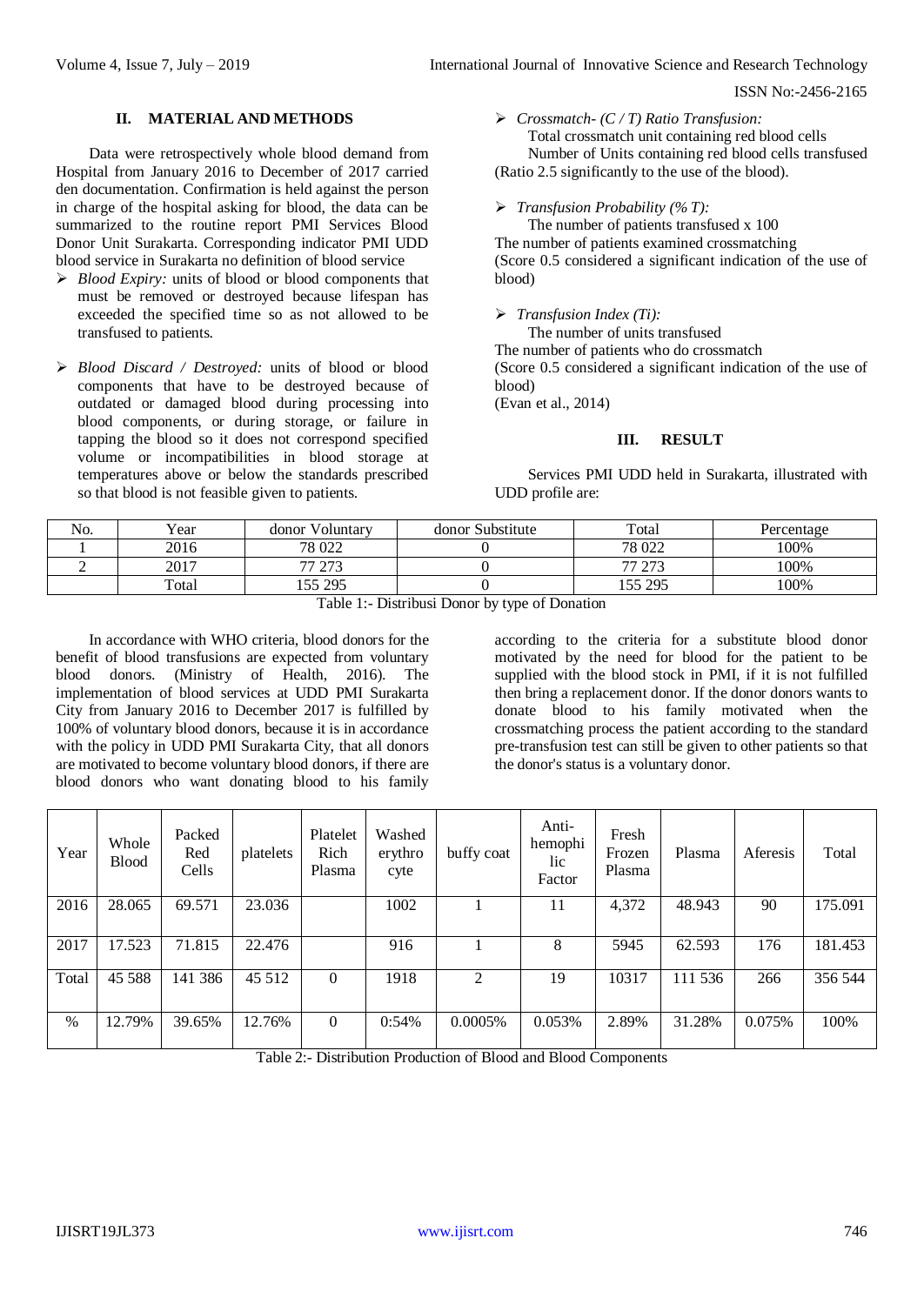

Fig 1:- Production distribution of blood and blood components

Total blood production in UDD PMI Surakarta City period January 2016 to December 2017 155,295 bags of blood obtained from donors were processed into blood components totaling 356,544 bags of blood components with the least number of components were Platelet Rich Plasma 0 (0%), then Buffycoat 2 ( 0.0005%),

Antihemophilic Factor 19 (0.053%), Aferesis 266 (0.075%), Washed Erythrocyte 1918 (0.54%), Fresh Frozen Plasma 10317 (2.89%), Thrombocytes 45,512 (12.76%), whole blood 45,588 (12.79%), Plasma 111,536 (31.28%), Packed Red Cells 141,386 (39.65%).

| N <sub>0</sub> | <b>Hospital Care</b><br>Section | Total<br>Number of       | Amount of blood<br>request that can<br>be fulfilled /<br>crossmatching<br>(bag) | Number of<br>Used<br><b>Blood</b> | Percentage         | Ti     | %T           |        |        |
|----------------|---------------------------------|--------------------------|---------------------------------------------------------------------------------|-----------------------------------|--------------------|--------|--------------|--------|--------|
|                |                                 | <b>Blood</b><br>Requests |                                                                                 | Requests<br>(bags)                | <b>Fulfillment</b> | Used   | C/T<br>ratio |        |        |
| 1              | Child                           | 19.528                   | 19.452                                                                          | 19.379                            | 99.61 %            | 99.625 | 1.003        | 0.996% | 0.992% |
| 2              | Surgery                         | 31.237                   | 31.153                                                                          | 30.931                            | 99.73%             | 99.29% | 1.007        | 0.993% | 0.990% |
| 3              | Internal<br>disease             | 97.905                   | 96.991                                                                          | 96.203                            | 99.06 %            | 99.195 | 1.008        | 0.9925 | 0.982% |
| 4              | Womb                            | 27.065                   | 27.016                                                                          | 26.800                            | 99.81%             | 99.20% | 1.008        | 0.992% | 0.990% |
| 5              | Etc                             | 14.016                   | 13.969                                                                          | 13.874                            | 99.66 %            | 99.40% | 1.007        | 0.998% | 0.990% |
|                |                                 | 189.751                  | 188.581                                                                         | 187.620                           | 99.38%             | 99.49% | 1.005        | 0.995% | 0.988% |

Table 3:- Amount of Blood Demand and Blood Service indicators in PMI Surakarta City UDD January 2016-December 2017

PMI's Surakarta City Donor Unit provides 56 (74.7%) Hospital and 19 (25.3%) hospital requests from outside the city of Surakarta. From the number of blood requests from January 2016 to December 2017 a total of 189,751 requests can be made with blood fulfillment of 188,581 or 99.38%. The number of blood requests fulfilled is the amount of blood demand carried out crossmatching examination with consideration of pre-analytic factors in the form of completeness and suitability of blood demand identity and adequacy of the patient's blood sample, bloodstock available at UDD PMI Surakarta City, and several considerations for canceling blood requests from the hospital before crossmatching was examined at UDD PMI Surakarta City. There were 1170 requests for blood transfusions that were not fulfilled constituting 0.62% of all blood requests.

Of the 189,751 requests for blood entering the UDD PMI in Surakarta City, the Internal Medicine section was the most part asking for blood transfusions for patients with 97,905 (51.60%), followed by Surgery section 31,237 (16.46%) then part content 27,065 ( 14.26%) followed by the Children section 19,528 (10.29%) and the last another was 14,016 (7.39%).

Evaluation of blood service indicators by calculating C / T ratio with a result of 1.005 and Transfusion Index (Ti): 0.995% and Transfusion Probability (5T): 0.988 shows that blood demand services have been going well, blood requests that are not in accordance with the blood service indicator standards can be minimized, the risk of waste is insignificant and the cost efficiency of human resources can be maximized and moral responsibility for donors who have donated blood can be done well.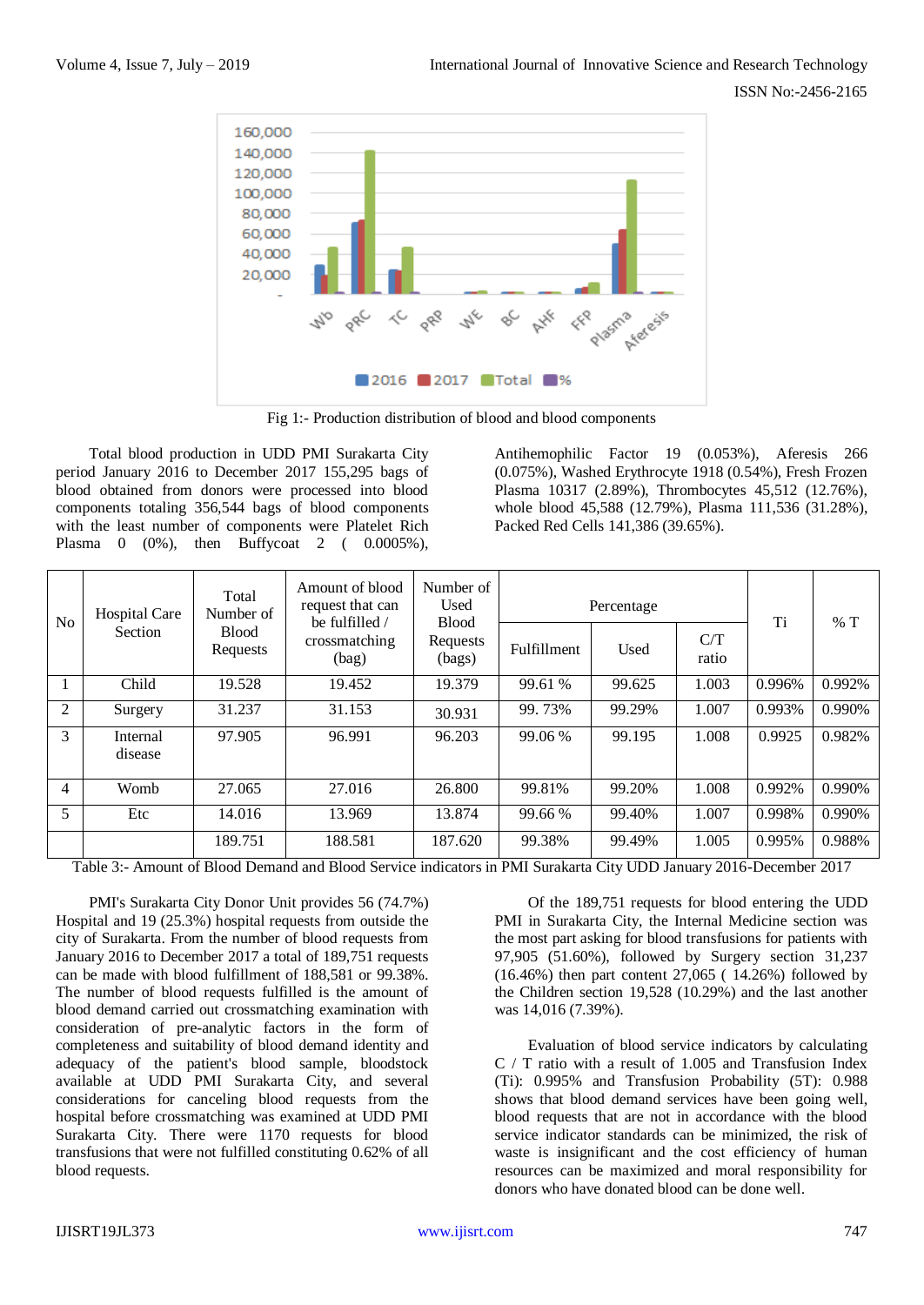| N <sub>o</sub> | Years                         | Failure of<br>blood tapping |                          |      | <b>IMLTD</b><br>Reactive | Expired |      | Production<br>problems<br>(lipemic,<br>more<br>volume) |      | Problems<br>with storage<br>(Lisis) |       | Direct<br>Coomb Tes<br>Positive |       | Plasma<br>Unused                                                 |         | Total      |                       |  |         |      |
|----------------|-------------------------------|-----------------------------|--------------------------|------|--------------------------|---------|------|--------------------------------------------------------|------|-------------------------------------|-------|---------------------------------|-------|------------------------------------------------------------------|---------|------------|-----------------------|--|---------|------|
|                |                               | 2016                        | 2017                     | 2016 | 2017                     | 2016    | 2017 | 2016                                                   | 2017 | 2016                                | 2017  | 2016                            | 2017  | 2016                                                             | 2017    |            |                       |  |         |      |
| 1              | Whole<br><b>Blood</b>         | 513                         | 383                      | 857  | 673                      |         |      | 1229                                                   | 1239 | 25                                  | 28    |                                 |       |                                                                  |         | 3693       |                       |  |         |      |
| $\overline{2}$ | Packed Red<br>Cells           | $\omega$                    | $\blacksquare$           | 359  | 326                      |         |      |                                                        |      | 3                                   | 19    | 102                             | 118   |                                                                  |         | 789        |                       |  |         |      |
| 3              | Trombosit                     | $\blacksquare$              | $\overline{\phantom{a}}$ | 281  | 244                      | 282     | 539  |                                                        |      |                                     |       |                                 |       |                                                                  |         | 1346       |                       |  |         |      |
| 4              | Platelet Rich<br>Plasma       | $\mathbf{r}$                |                          |      |                          |         |      |                                                        |      |                                     |       |                                 |       |                                                                  |         |            |                       |  |         |      |
| 5              | Washed<br>Erythrocyte         | $\overline{\phantom{a}}$    | $\overline{\phantom{a}}$ |      |                          |         |      |                                                        |      |                                     |       |                                 |       |                                                                  |         |            |                       |  |         |      |
| 6              | Buffy coat                    | $\blacksquare$              | $\blacksquare$           |      |                          |         |      |                                                        |      |                                     |       |                                 |       |                                                                  |         |            |                       |  |         |      |
| 7              | Anti<br>Haemophilic<br>Factor | $\blacksquare$              |                          |      |                          |         |      |                                                        |      |                                     |       |                                 |       |                                                                  |         |            |                       |  |         |      |
| 8              | Fresh Frozen<br>Plasma        | $\blacksquare$              |                          | 78   | 83                       |         |      |                                                        |      |                                     |       |                                 |       |                                                                  |         | 161        |                       |  |         |      |
| 9              | Plasma                        | $\overline{\phantom{a}}$    |                          |      |                          |         |      |                                                        |      |                                     |       |                                 |       | 7725<br>6                                                        | 83642   | 1294<br>42 |                       |  |         |      |
| 10             | Apheresis                     | $\blacksquare$              | $\sim$                   |      |                          |         |      |                                                        |      |                                     |       |                                 |       |                                                                  |         |            |                       |  |         |      |
|                | Totaal                        | 896                         |                          | 2901 |                          | 831     |      | 2468                                                   |      | 75                                  |       | 220                             |       | 160838                                                           |         | 1668<br>87 |                       |  |         |      |
|                | $\%$<br>----------            | 0.54%                       |                          | 2.73 |                          |         |      | $\sim$                                                 | 1.7% | $\sim$ $\sim$ $\sim$                | 0.50% | $\sim$                          | 1.48% | $\mathbf{v}$ $\mathbf{v}$ $\mathbf{v}$ $\mathbf{v}$ $\mathbf{v}$ | 0.0004% |            | 0.13%<br>$\mathbf{1}$ |  | 96.37 % | 100% |

Table 4:- Analysis of Blood and Components of Disposed Blood based on Whole Blood type and Blood Component

Analysis of the blood production of the PMI Surakarta Blood Donor Unit from January 2016 to December 2017 which is not used or as waste blood for various reasons. The least amount is caused by problems in storage or lysis 75 (0,0004%) followed by positive direct comb test results 220 (0.13%), blood expires 831 (0.50%), blood with failed tapping 896 (0.54%), blood with results reactive infections transmitted through blood transfusion 2901 (1.7%) and unused plasma with the highest number 160,838 (96.37%).

Plasma is the largest amount of waste blood according to plasma blood demand in UTD PMI Surakarta City with a number of very little less than 1%, this is also a national policy with plasma fractionation to provide plasma raw material for plasma products used for therapy patients according to Minister of Health Regulation 72 of 2015 so that it is hoped that plasma in large quantities is wasted because it cannot be used can be processed into products for therapy. Blood bags that are removed or in this case the blood in the bag is destroyed by working with third parties to destroy them (PMK, 2015)

The evaluation of blood waste in the form of Whole Blood was 3693 (2.74%) compared to the number of blood components removed was 131,097 (97. 26%). This is because the production of Whole Blood in Surakarta PMI UDD was 12.79% compared to the blood component production of 87.21%. The use of whole blood is 4.08% of all blood transfusion needs in the period January 2016- December 2017 compared to the use of blood components.

# **IV. DISCUSSION**

The importance of blood transfusion for patient safety. In the absence of blood and blood donations from donors, all the needs for blood transfusion cannot be served well. The difference in the amount of blood demand and crossmatching with the amount of blood transfusion use by the clinician shows that there is an inappropriate use of transfusion blood.

The use of blood that is not in accordance with the request will cause waste in the cost of crossmatch examination or also the process of providing blood and blood components and also the implementation of unnecessary staff work. Given that not all blood products can be used for patients with several considerations of blood and blood products that must be removed or destroyed, for a variety of reasons that emphasize more efficient use of blood and blood products (Patil P, Bhake A, Hiwale K. 2016).

The results of the evaluation of blood service indicators at PMI Surakarta City UDD related to the implementation of blood requests, crossmatching and blood transfused to patients showed good results. But it still needs coordination with stakeholders requesting blood transfusions at the hospital to maintain and increase the commitment to use blood as efficiently as possible so that the goal of blood services as a health effort to cure illness and health recovery is in dire need of adequate, safe blood